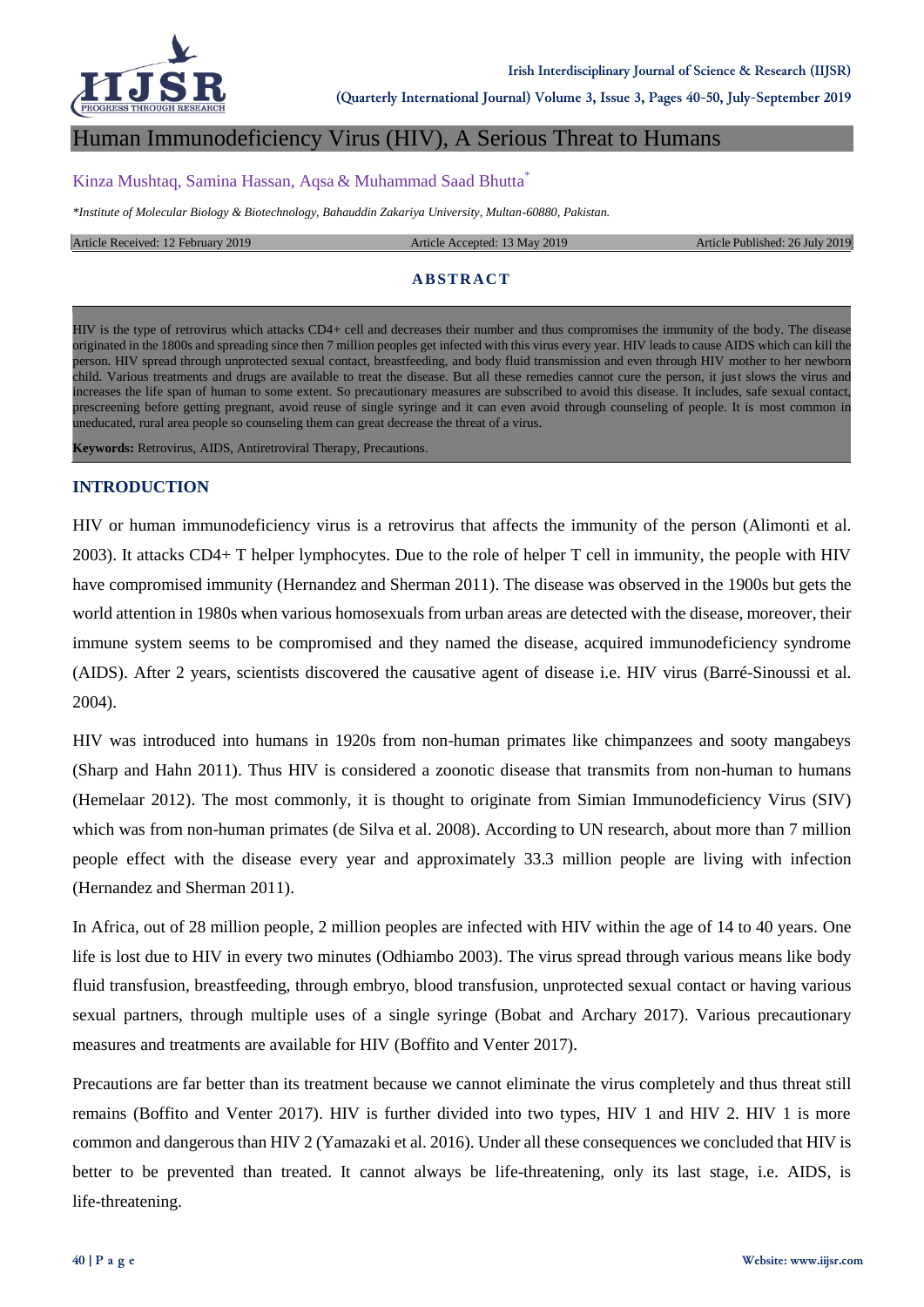

On an individual level, HIV is well studied (Moir et al. 2011). After transmission, virus attack on mucosal tissue and in few days it spread through the lymphoid tissue (Salmi and Jalkanen 2005). Within 10 days it is detectable in the bloodstream. After a few weeks or after month, HIV antibodies are at a detectable rate and the person is mostly infectious at this stage. Sometimes the rate of HIV virus become constant and disease cannot be detectable. When the disease is detected, the immune system is mostly compromised. In some patients, this process is fast while in others it is slow proceeding procedure (Gupta et al. 2006).

HIV is the member of genus Lentivirus of family Retroviridae. Its shape is icosahedral with two single-stranded RNA. These RNA changes into double-stranded DNA and then RNA is degraded (Levy 2011). This dsDNA are then integrated into the human genome and produce viral mRNA and other proteins, like viral capsid and glycoprotein, etc. The viron of HIV consists of 9749 nucleotides (Usmani et al. 2013).

The virus enters into a human in about 1920 to 1940. It seems that the virus enters into a human from non-human primates like chimpanzees and sooty mangabeys from Africa. The history of HIV is linked to Africa and these primates are also found in Africa (Faria et al. 2015). A large number of HIV/AIDS cases has been observed across Africa and a large number of death causalities also observed in the same (Odhiambo 2003).

# *Types of HIV*

HIV is divided into two main types:

- $\bullet$  Human immunodeficiency virus type 1 (HIV-1)
- Human immunodeficiency virus type 2 (HIV-2)

HIV-1 is more common and dangerous as compared to HIV-2. Even the speed or time taken by the virus to transmit, in HIV-2, is 5 to 10 times lower than HIV-1 (Burgess 2019)

# *Human immunodeficiency virus type 1 (HIV-1)*

Human immunodeficiency virus type 1 or HIV-1 is the most common cause of AIDS. Moreover, HIV-1 is the most commonly found type of HIV which leads to AIDS (Vallari et al. 2010). So the origin of this virus is as old as that of HIV/AIDS (Deposition et al. 1984).

HIV-1 is further divided into three subtypes, i.e. M (main) group, O (outlier) group, N (novel or not M nor O) group. Among these, group M is the most common and problematic (Kiwanuka et al. 2008). The effect and occurrence of these subtypes and geographically dependent (Hemelaar et al. 2006). The subtype M is further divided into nine classes i.e. A, B, C, D, F, G, H, J, and K. These all strains of HIV accumulate about 95% of HIV virus causing across the worldwide (Lau and Wong 2013).

In transmission HIV-1, the mode or path of transmission doesn't depend much. The most important thing is from where the virus is coming and also on the host which is being infected by the virus (Galvin and Cohen 2004). More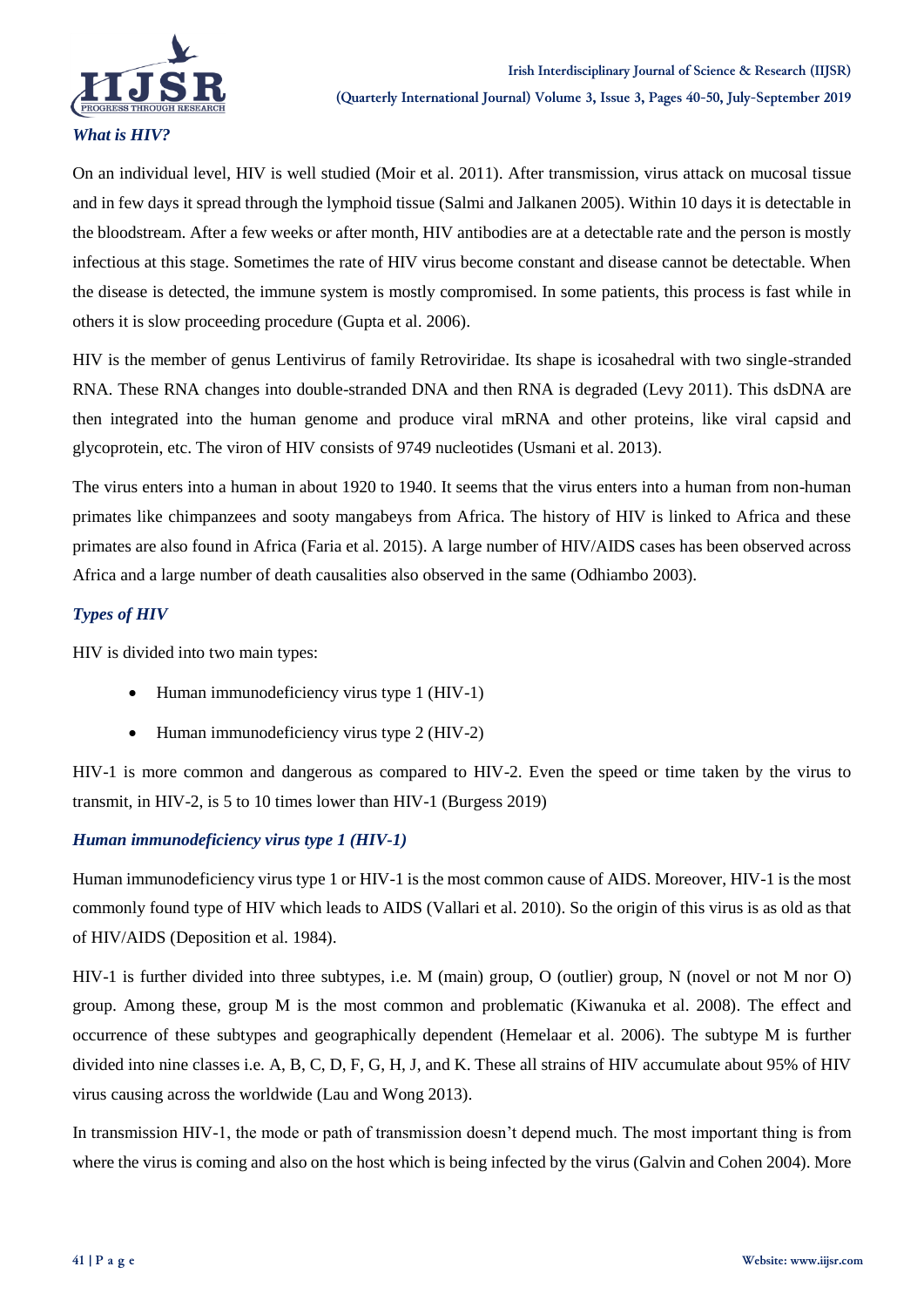

generally, the cause or mode of transmission of HIV-1 is similar to that of causative agents of AIDS, i.e. body fluid transmission, from mother to child through breastfeeding, etc.

HIV-1 can be treated through antiretroviral therapy. It seems that the patient treated with ART, have fewer chances of spreading HIV-1 through sexual contact as it is the major course of transmission of the virus (Odhiambo 2003). Another modification of ART is Highly Active Antiretroviral Therapy (HAART), seemed to be effective for treating HIV-1. In spite of these, some additional procedure is done to treat the disease as the patient is unaware of disease and didn't treat himself with HAART (Lange et al. 2008)

## *Human immunodeficiency virus type 2 (HIV-2)*

HIV-1 is the most commonly known HIV virus. The usual HIV virus is HIV-1 virus but in some cases, another type of HIV virus cause disease which is called human immunodeficiency virus type 2 or simple HIV-2 (Campbell-Yesufu and Gandhi 2011). The origin of HIV-2 virus is western African countries (Gottlieb et al. 2008), but now the number of HIV-2 begins to decline in these countries as compared to HIV-1 (C. et al. 2010)

Both viruses replicate in the T cells of infected patients but only HIV-2 replicates efficiently in dendritic cells. Dendritic cells play a major role in the induction of immune responses. DCc only differs in their ability to induce an innate immune response against HIV-1 and HIV-2. These cells do not efficiently activate and infected by HIV-1, whereas they are naturally activated and infected by HIV-2. The reason of inactivity of DCs by HIV-1 is due to restriction factor SAMHD1 (Lahaye et al. 2013).

Symptoms of HIV-2 is not so quickly expressed as it progressed very slowly as compared to HIV-1 (MacNeil et al. 2007). In some cases, it is observed that HIV-2 infected patient show symptoms similar to HIV-1, but it progresses at relatively slow speed (van der Loeff et al. 2010). It is also suggested that encephalitis is more commonly occurs in HIV-2 patient as compared to HIV-1 because the former is more neurotropic as compared to later (Moulignier et al. 2006).

Various methods are available to detect HIV-2, including ELISA, Multispot HIV-1/HIV-2 Rapid Test, and other antibody assay test. The difference between HIV-1 an HIV-2 virus can be detected by immunoblot technique. So HIV-1 and HIV-2 can be differentiated despite their close similarity (Campbell-Yesufu and Gandhi 2011).

HIV-2 is mostly present before seroconversion and thus it is difficult to detect and treat. But once it is detected, it can be treated with antiretroviral treatment or therapy. It is tested that HIV-2 patients can be treated, if treated at the right time, with ART (Lebouché et al. 2013)

# *Not always life-threatening*

HIV doesn't mean that a person must have AIDS. AIDS is the last stage of HIV and difficult to treat. This virus can also infect infants. HIV exposed infants are observed to have abnormal and deficient growth. HIV transmitted to infant through multiple ways (Becquet et al. 2012; Sankar et al. 2015). HIV in the initial stages can be treatable and various techniques and methodologies are present to do this task (Winslow and Kerdel 2016). The most common technique is Antiretroviral therapy, and it has been using worldwide to cure HIV (Kumarasamy et al. 2016).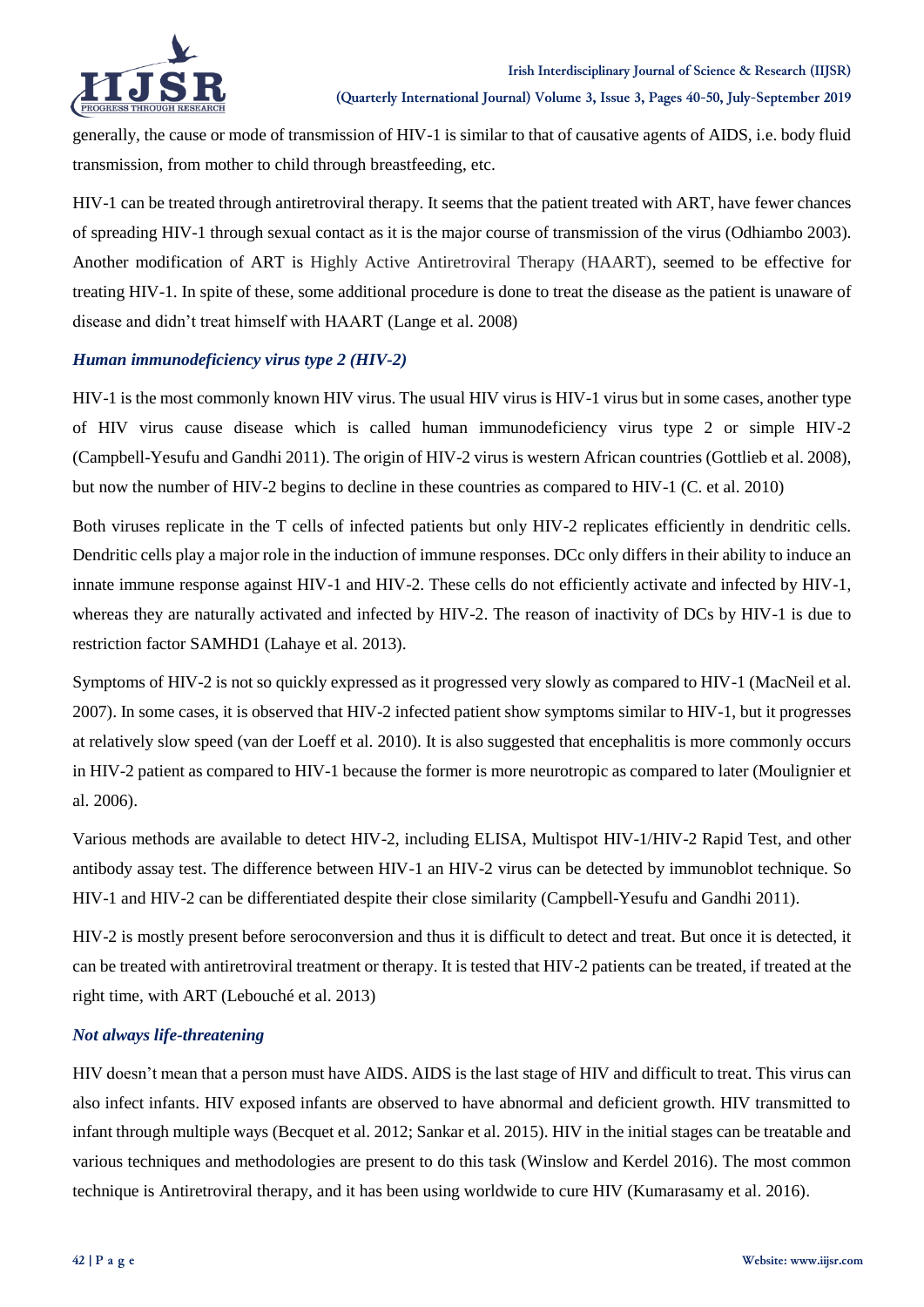

Many deaths that are causing due to HIV are not directly linked to HIV. Those deaths are causing due to immunodeficiency which is then linked to HIV. So that death is indirectly related to HIV (Article 2010).

## *Detection of HIV*

HIV can be detected by a number of ways as the science is progressing. One of them is through enzyme-linked immunosorbent assay (ELISA). ELISA is the common detection method of any disease and even allergens (Kucharska and Wróblewska 2017). Similarly, it is used to detect HIV. With the advancement in science, the ELISA technique has also been modified according to need. Through modification in ELISA technique, we can detect HIV even when it is in very small quantity as  $1x10^{-18}$  g/ml (Malou and Raoult 2011; De La Rica and Stevens 2012). If ELISA results are positive for HIV, a confirmatory test is done through southern blotting. In southern blotting, one can detect the small quantity of the desired product as the product is labeled with any dye. The dye can be fluorescently or radioactively labeled for detection of desired product or protein (Brown 2001). Thus after detection through ELISA, Southern blotting is used to confirm the presence of the virus.

We can detect HIV through tears of the infected patient. It has been observed that tear glands of HIV infected persons contain a virus, so precautionary measures should be taken by a medical person while doing eye examination (Yang Hana, M, Ning Wua, M, Weijun Zhub et al. 2011).

Due to a high number of infants affected by the virus, the detection of HIV is crucial in infants. Normal techniques cannot detect the virus until the age of 18 months of the child. A technique, called Recombinase polymerase amplification (RPA), helps to detect the virus at early stages of life (Boyle et al. 2013)

# *Possible Causes*

The four most common modes of transmission of HIV are through unsafe sex, breastfeeding, through needles and through infected mother to child (Deeks and Phillips 2009).

Primarily the HIV is caused by unprotected sexual contact or having more than one sexual partners. People already having HIV, are some more reluctant towards separating it to others. They deliberately take risks of separating HIV. But there found some cases in which people didn't do so and use special care for this so they don't harm (Attanasio 2006). There are some organizations that counsel such patients for their treatments as such patients, who have HIV are reluctant to go to health care societies due to negative social behavior of people towards them (Deeks and Phillips 2009)

HIV also transmits through needles or syringes. It can be through known or unknown means. E.g. deliberately using already used syringes and also by mistakenly infected oneself during handling or disposing of used syringes. Some adults, addicted to drugs, use the single syringe in a group of addicts can spread HIV easily (Maimaiti et al. 2014). Moreover, it is observed that syringes used by diabetic patients and by HCV or HBV patients, spread HIV largely. Thus such syringes or lancets should be handled and discard properly (Ishtiaq et al. 2012).

Even in developed countries, there is a large proportion of spreading HIV through breastfeeding from mother to infant. Mother's feed is the only nutritious and beneficial diet for the infant. So breastfeeding is crucial for the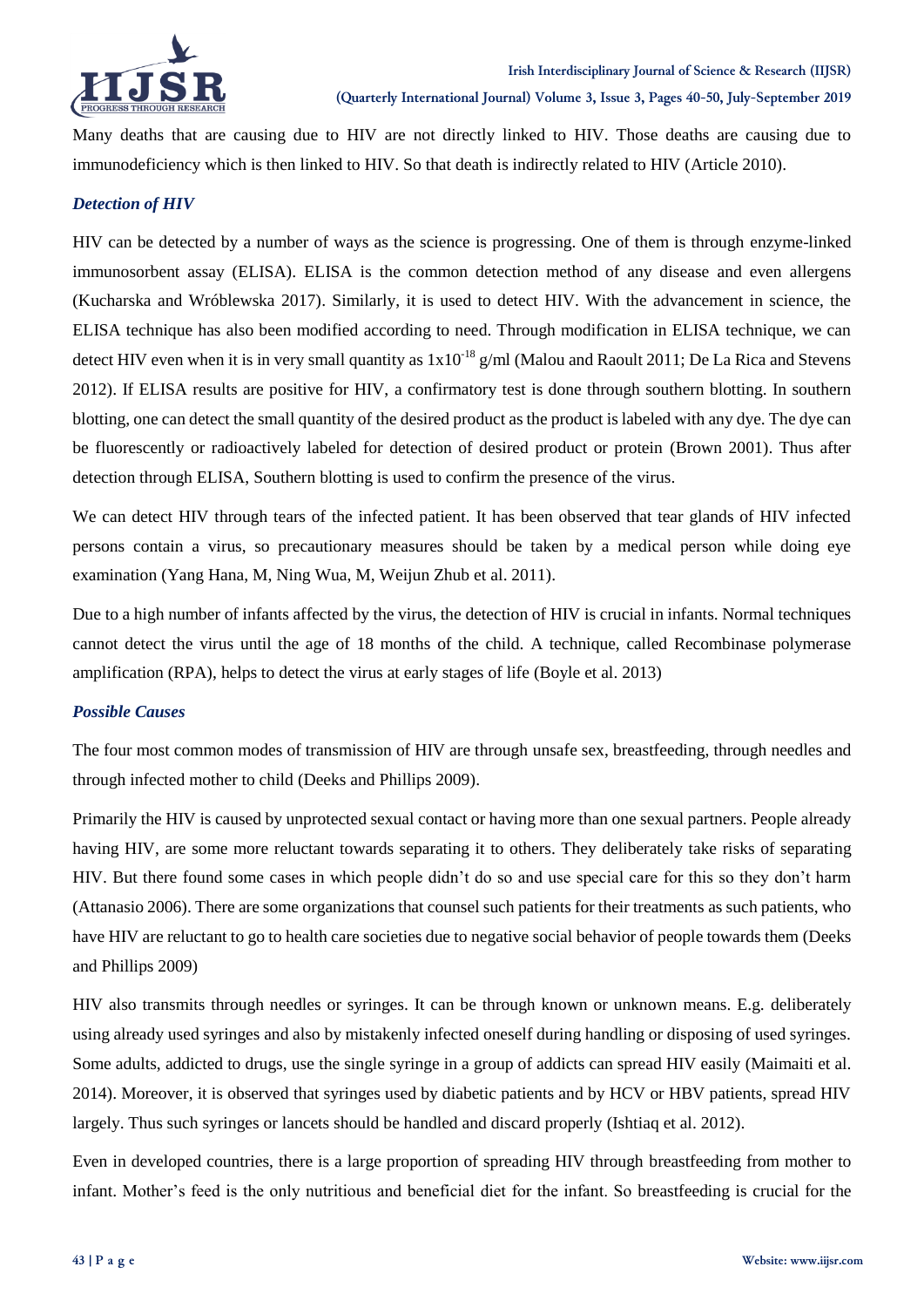

development of an infant (Sankar et al. 2015). It is also that stage when the infant's immune system gets compromised and gets HIV. So special care should be taken to avoid this (Prendergast et al. 2019). The cause of infection depends on various factors like duration of feeding, maternal immunodeficiency and also on maternal immune response (Bulterys et al 2004). Memory cells are more active in breastmilk cells than in lymphoid cells so they are more sensitive to the virus (Viljoen et al. 2015).

The virus also spreads from mother to child; it is also called, in the vertical direction, directly from mother to child (Deeks and Phillips 2009). This transmission of HIV from mother to child is more dangerous as compared to through breastfeeding. The mortality rate is more in later. So mother to child transmission is caused before the birth of the baby so the mortality chance of child decreased drastically and a child born with suppressed immunity (Becquet et al. 2012)

## *Treatment*

Prerequisites also decrease the effect of the disease. Blood screening greatly eliminates the transmission of HIV. Moreover, various treatments are present that decrease the effect of HIV and help in increasing the life of the patient. This includes Antiretroviral therapy, reverse transcriptase inhibitors, and protease inhibitors (Deeks and Phillips 2009).

## *(A) Antiretroviral therapy*

HIV is the retrovirus so Antiretroviral therapy (ART) is used to treat HIV. In ART, the combination of drugs is used which helps to increase the CD4+ cell count in the patient (Martin et al. 2011). In HIV patient, CD4+ cell count decrease to a very low value and this causes the suppression of the immune system of the patient. Various experiments have been conducted and the CD4+ cell count seems to reach the threshold value. Moreover, it is estimated that, if antiretroviral therapy is started in the early stage of HIV (6 months after infections), it is more useful and have much positive effect on the patient. (Lundgren et al. 2015). After treatment with ART, the HIV content in patient genital excretion decreased. Genitals are focused because HIV virus is present in genital excretions in large quantity and most commonly transmitted from their (during sexual contact) (Cohen and Cynthia L. Gay 2014).

# *Drawback:*

Antiretroviral therapy helps to treat the disease, but this treatment cannot restore health. It is observed that HIV treated persons with antiretroviral therapy have a high risk of different diseases like cardiovascular disease, liver failure, kidney failure, cancer and other neuron linked diseases. These diseases are more common in HIV patient than in non-HIV patients (Deeks and Phillips 2009). It also observed that people who are treated with Antiretroviral therapy are more likely to have premature aging and gets old quicker as compared to non-HIV patients (Deeks and Phillips 2009).

Moreover, ART-treated persons are observed to causing more HIV. This is because such a person thought that they got the treatment and thus they started unprotected sexual contacts and the use of syringes again. It should be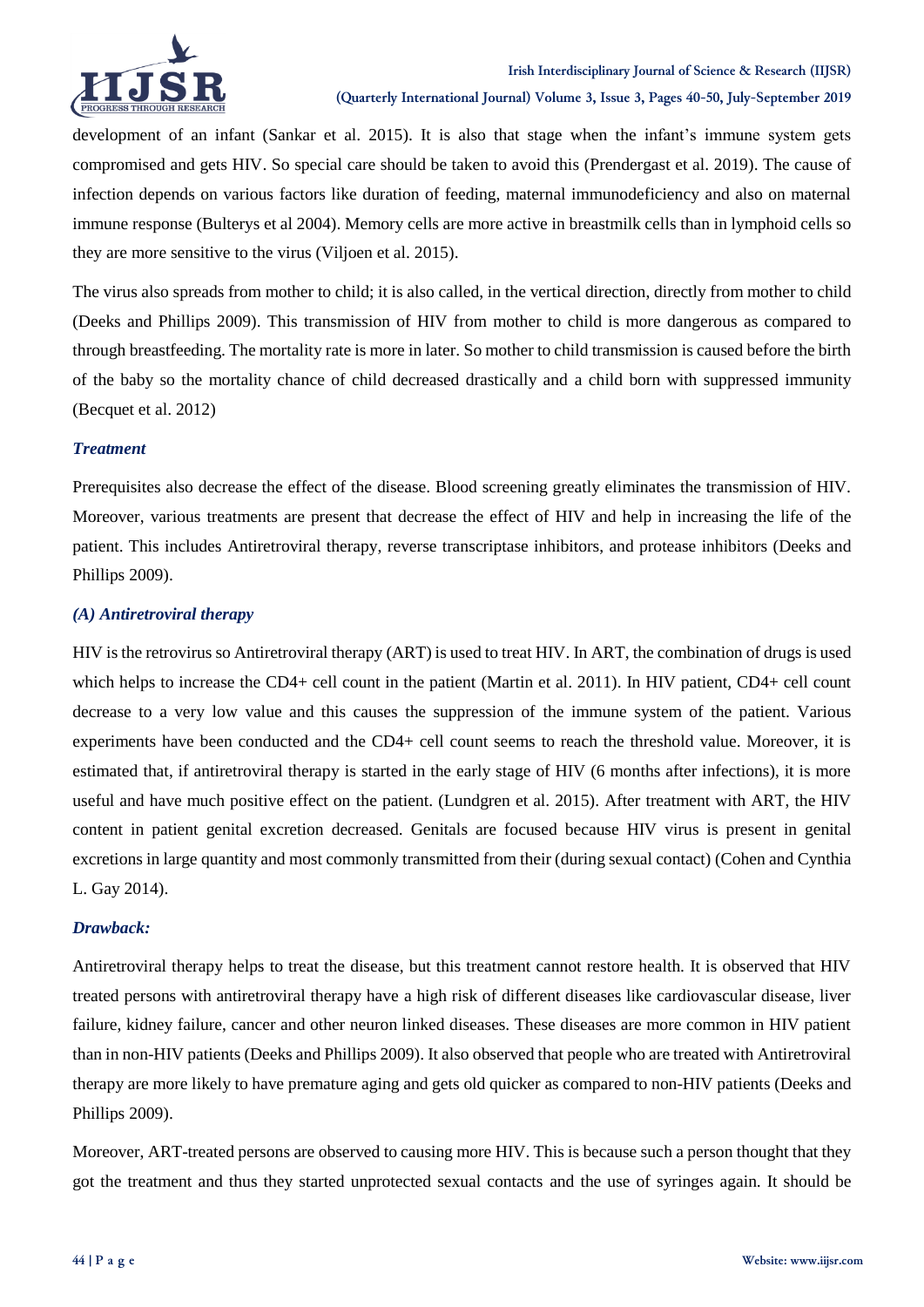

educated that ART cannot remove the virus completely, it just increases the life span of the patient by decreasing number of viruses and by increasing the CD4+ cells (Cohen and Gay 2010).

## *(B) Reverse transcriptase inhibitors (RTI)*

Various drugs have been introduced to treat HIV, but, an naturally present drug is most beneficial (Mehellou and De Clercq 2010). Retroviruses have an RNA genome. The RNA first reverse transcribe through reverse transcriptase and thus convert into double-stranded DNA. That DNA then takes host machinery and cause infections (York 2018). dsDNA molecule then inserted into the host chromosome through another enzyme called integrase (Das and Arnold 2013).

One mechanism is that the activity of reverse transcriptase in inhibited by binding it with some molecule and thus when reverse transcriptase didn't perform its task, viral RNA didn't convert into dsDNA and virus didn't grow and expands. And another method is that an enzyme produced, which binds to integrase and restrict the integration of dsDNA in the host chromosome. In this way, when DNA didn't take the host machinery, it cannot produce viral protein and in this way, the virus cannot spread and also not produced (Hare et al. 2010). And so when virus didn't produce, virus population remained minimized and thus CD4+ contents can remain high and host can survive easily.

## *(C) Protease inhibitors*

Protease inhibitors (pi) are the drugs, which inhibits the viral replication by binding itself to the protease enzyme. Protease enzyme is necessary for proteolytic cleavage of protein precursor. Thus Pi restricts the cleavage, which is necessary for the production of infectious viral protein. Thus viral protein didn't produce and CD4+ cell count remains high and the patient didn't get the infection.

# *Precautions*

General precautions for HIV are according to their causes. It includes, not having more than one sexual partner and avoiding unprotected sex. In a group of sexually linked people, if a single person gets HIV, the whole group has a chance to get HIV (Odhiambo 2003).

To avoid the mother to child transmission, the mother should do proper screening before getting pregnant. She should also take proper measures in breastfeeding her child. Proper screening should be necessary to avoid mother to child transmission of HIV (Sankar et al. 2015; Prendergast et al. 2019)

The reuse of syringes should be prohibited. Used syringes should be discarded properly by the hospital facility and disposed of or dump them properly to eliminate the transmission of the virus. On a personal level, never reuse the syringe. Discard the syringe properly after every use so no one can use it again (Ishtiaq et al. 2012).

HIV patients are more sensitive towards society as they continuously face different hate comments and criticism. This could lead them to hurting someone else or they can also infect others for their revenge. So such patients are treated well and within a friendly environment, so they could also express their feelings towards society and can be the part of society happily (Stutterheim et al. 2014)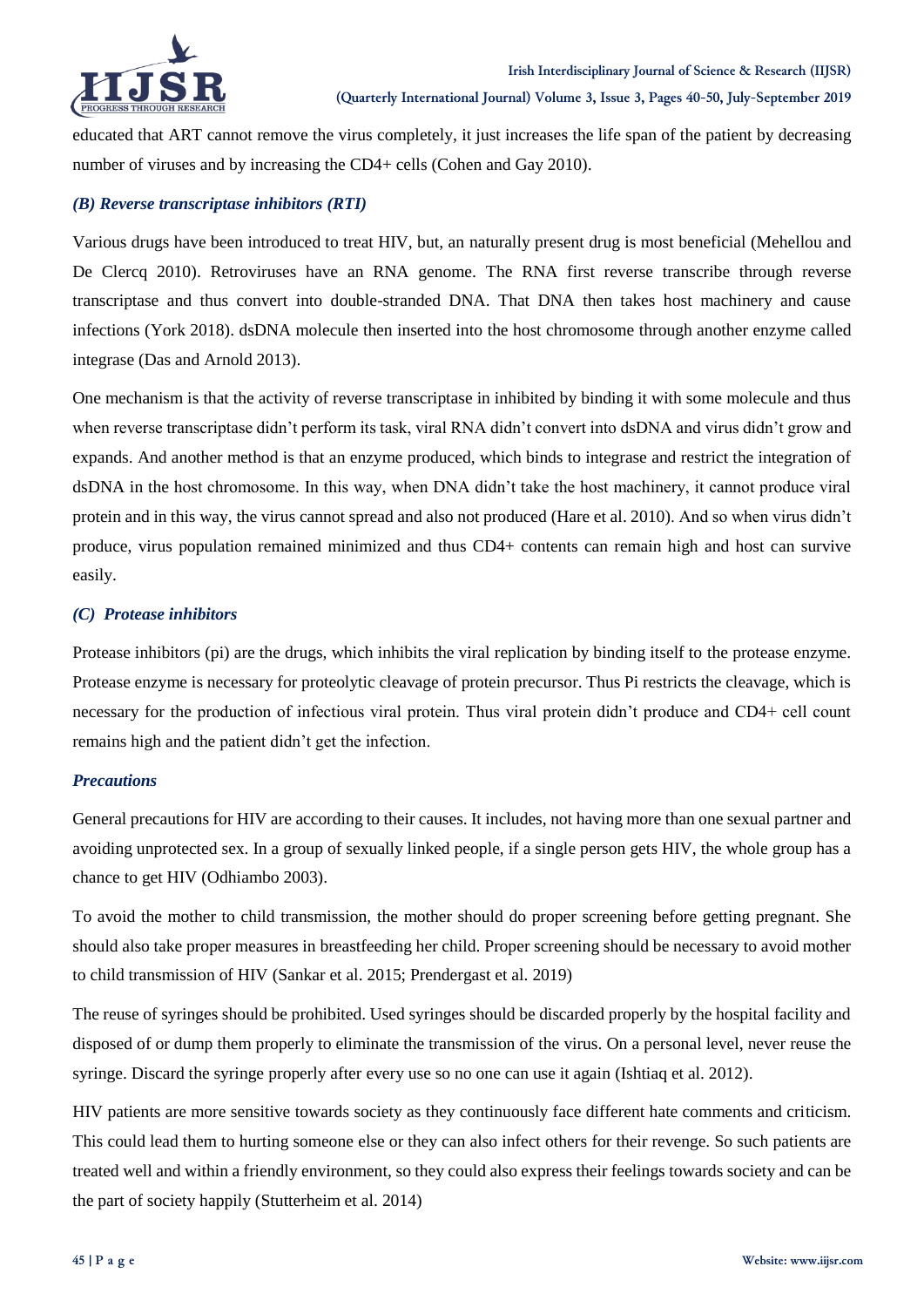

Health care personals should also take precautions while treating or dealing with HIV patients. These precautions include the use of double gloves, face masks, to cover body and try not to expose the skin to the virus (Dhaliwal et al. 2011)

# **CONCLUSION**

HIV is not always life-threatening and a person having HIV doesn't mean that he must have AIDS. AIDS is the last stage of HIV and is life-threatening and difficult to treat. The virus can be treated and also be avoided. Various treatments are available but antiretroviral therapy is most commonly used. Numerous drugs have been designed for this purpose. Moreover, precautionary measures should be taken to avoid transmission of HIV virus. A common mode of transmission of the virus is through sexual contact, body fluid transmission and also through mother to child transfer. These all can be avoided by taking special precautions.

HIV patients are relatively more sensitive as they are not accepted by society. So such patients need special attention and care so they don't harm others and also for their own wellbeing. This can be done by various psychological therapies and also by interacting with such patients.

HIV is most common in 3<sup>rd</sup> world countries and even in rural areas of developed countries. The main cause is the lack of education and proper guidance. There should be some programs and seminars should be held which aware people about HIV, its harms and how to avoid it. By proper counseling of peoples and by proper guidance, we can decrease the death toll caused by HIV-AIDS and also decreased the people affecting by this virus.

# **REFERENCES**

Alimonti JB, Ball TB, Fowke KR (2003) Mechanisms of CD4+ T lymphocyte cell death in human immunodeficiency virus infection and AIDS. J Gen Virol 84:1649–1661. doi: 10.1099/vir.0.19110-0.

Article M (2010) Causes of Death in HIV-1–Infected Patients Treated with Antiretroviral Therapy, 1996–2006: Collaborative Analysis of 13 HIV Cohort Studies. Clin Infect Dis 50:1387–1396. doi: 10.1086/652283

Attanasio O (2006) Intertemporal consumption choices, transaction costs and limited participation to financial markets: reconciling data and theory. J Appl Econom 343:322–343. doi: 10.1002/jae

Barré-Sinoussi F, Chermann JC, Rey F, et al (2004) Isolation of a T-lymphotropic retrovirus from a patient at risk for acquired immune deficiency syndrome (AIDS). Rev Investig Clin 56:126–129

Becquet R, Marston M, Dabis F, et al (2012) Children Who Acquire HIV Infection Perinatally Are at Higher Risk of Early Death than Those Acquiring Infection through Breastmilk: A Meta-Analysis. PLoS One 7:e28510. doi: 10.1371/journal.pone.0028510

Bobat R, Archary M (2017) HIV Infection. In: Viral Infections in Children, Volume I. Springer International Publishing, Cham, pp 69–100

Boffito M, Venter F (2017) The triumph of HIV treatment: another new antiretroviral. Lancet 390:2019–2021. doi: 10.1016/s0140-6736(17)32297-3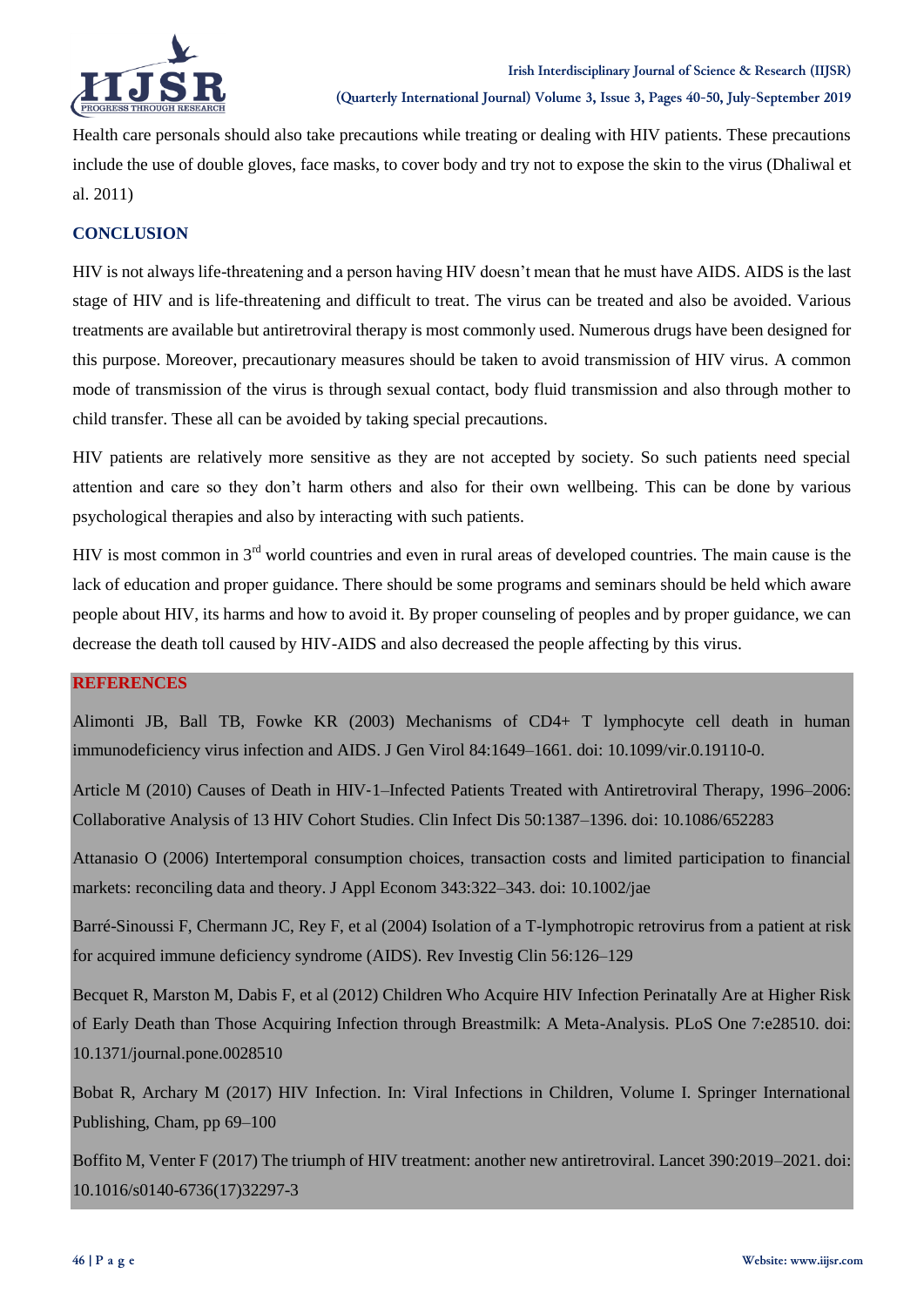

Boyle DS, Lehman DA, Lillis L (2013) Rapid Detection of HIV-1 Proviral DNA for Early Infant Diagnosis Using Rapid Detection of HIV-1 Proviral DNA for Early Infant Diagnosis. MBio 4:e00135-13. doi: 10.1128/mBio.00135-13.Editor Brown (2001) Im1006a.Pdf. 1–13

Bulterys et al (2004) Late Postnatal Transmission of HIV‐1 in Breast‐Fed Children: An Individual Patient Data Meta‐Analysis. J Infect Dis 189:2154–2166. doi: 10.1086/420834

Burgess L (2019) Differences between HIV-1 and HIV-2. 2–7

C. VT, M.S. VDL, S.M.A. Z, et al (2010) Two distinct epidemics: The rise of HIV-1 and decline of HIV-2 infection between 1990 and 2007 in rural guinea-bissau. J Acquir Immune Defic Syndr 53:640–647

Campbell-Yesufu OT, Gandhi RT (2011) Update on human immunodeficiency virus (HIV)-2 infection. Clin Infect Dis 52:780–787. doi: 10.1093/cid/ciq248

Cohen MS, Cynthia L. Gay (2014) Treatment to prevent transmission of HIV-1. Clin Infect Dis 50:1–15. doi: 10.1086/651478.Treatment

Cohen MS, Gay CL (2010) Treatment to Prevent Transmission of HIV‐1. Clin Infect Dis 50:S85–S95. doi: 10.1086/651478

Das K, Arnold E (2013) HIV-1 reverse transcriptase and antiviral drug resistance. Part 1. Curr Opin Virol 3:111– 118. doi: 10.1016/j.coviro.2013.03.012

De La Rica R, Stevens MM (2012) Plasmonic ELISA for the ultrasensitive detection of disease biomarkers with the naked eye. Nat Nanotechnol 7:821–824. doi: 10.1038/nnano.2012.186

De Silva TI, Cotten M, Rowland-Jones SL (2008) HIV-2: the forgotten AIDS virus. Trends Microbiol 16:588–595. doi: 10.1016/j.tim.2008.09.003

Deeks SG, Phillips AN (2009) HIV infection, antiretroviral treatment, ageing, and non-AIDS related morbidity. BMJ 338:288–292. doi: 10.1136/bmj.a3172

Deposition A, Blasing J, Division ES (1984) Detection , Isolation , and Continuous Production of Cytopathic Retroviruses ( HTLV-111 ) from Patients with AIDS and Pre-AIDS. 2–5

Dhaliwal B, Saha PK, Goel P, et al (2011) Universal Precautions against HIV and other Blood- Borne Pathogens - Knowledge , Attitude and Compliance among health professionals in Obstetrics and Gynecology. 6:13–16

Faria NR, Rambaut A, Suchard MA, et al (2015) Continuation of targeted therapy after disease progression. Nowotwory 65:424–427. doi: 10.1126/science.1256739.The

Galvin SR, Cohen MS (2004) The role of sexually transmitted diseases in HIV transmission. Nat Rev Microbiol 2:33–42. doi: 10.1038/nrmicro794

Gottlieb GS, Eholié S-P, Nkengasong JN, et al (2008) A call for randomized controlled trials of antiretroviral therapy for HIV-2 infection in West Africa. Aids 22:2069–2072. doi: 10.1097/qad.0b013e32830edd44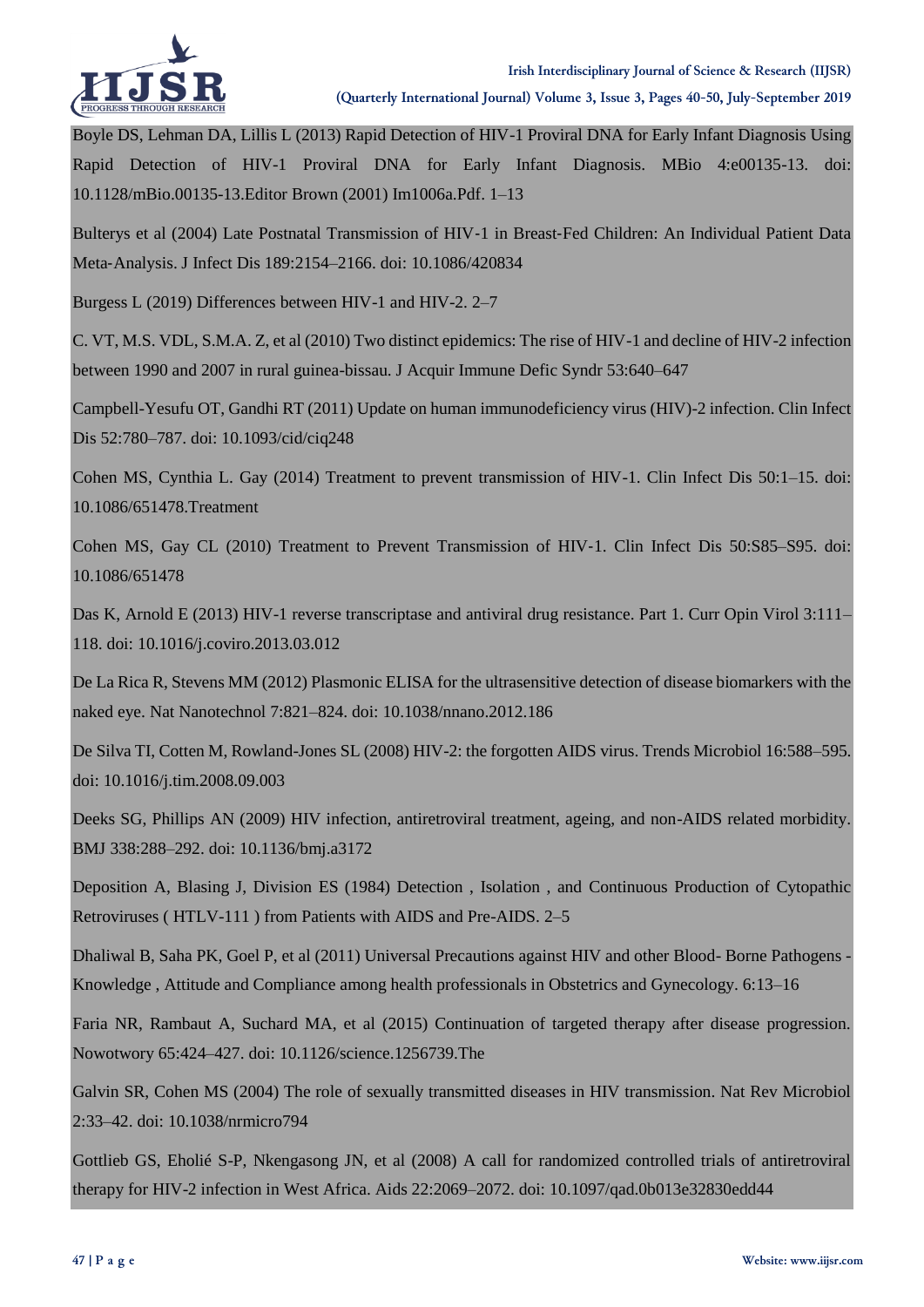

Gupta P, White RM, Mellors JW, et al (2006) Prognosis in HIV-1 Infection Predicted by the Quantity of Virus in Plasma. Science (80- ) 272:1167–1170. doi: 10.1126/science.272.5265.1167

Hare S, Vos AM, Clayton RF, et al (2010) Molecular mechanisms of retroviral integrase inhibition and the evolution of viral resistance. Proc Natl Acad Sci 107:20057–20062. doi: 10.1073/pnas.1010246107

Hemelaar J (2012) The origin and diversity of the HIV-1 pandemic. Trends Mol Med 18:182–192. doi: 10.1016/j.molmed.2011.12.001

Hemelaar J, Gouws E, Ghys PD, Osmanov S (2006) Global and regional distribution of HIV-1 genetic subtypes and recombinants in 2004. Aids 20:13–23. doi: 10.1097/01.aids.0000247564.73009.bc

Hernandez M, Sherman K (2011) HIV/HCV coinfection natural history and disease progression, a review of the most recent literature. Curr Opin HIV AIDS 6:478–482. doi: 10.1097/COH.0b013e32834bd365.HIV/HCV

Ishtiaq O, Qadri AM, Mehar S, et al (2012) Disposal of syringes, needles, and lancets used by diabetic patients in Pakistan. J Infect Public Health 5:182–188. doi: 10.1016/j.jiph.2012.02.002

Kiwanuka N, Laeyendecker O, Robb M, et al (2008) Effect of Human Immunodeficiency Virus Type 1 (HIV‐1) Subtype on Disease Progression in Persons from Rakai, Uganda, with Incident HIV‐1 Infection. J Infect Dis 197:707–713. doi: 10.1086/527416

Kucharska E, Wróblewska B (2017) Food allergens. Toxins Other Harmful Compd Foods 1592:337–368. doi: 10.1201/9781315368535

Kumarasamy N, Hakim JG, Kumwenda J, et al (2016) Antiretroviral Therapy for the Prevention of HIV-1 Transmission. doi: 10.1056/NEJMoa1600693

Lahaye X, Satoh T, Gentili M, et al (2013) The Capsids of HIV-1 and HIV-2 Determine Immune Detection of the Viral cDNA by the Innate Sensor cGAS in Dendritic Cells. Immunity 39:1132–1142. doi: 10.1016/j.immuni.2013.11.002

Lange J, Levy JA, Cohen MS, et al (2008) The spread, treatment, and prevention of HIV-1: evolution of a global pandemic. J Clin Invest 118:1244–1254. doi: 10.1172/jci34706

Lau KA, Wong JJL (2013) Current trends of HIV recombination worldwide. Infect Dis Rep 5:4. doi: 10.4081/idr.2013.s1.e4

Lebouché B, Engler K, Lévy JJ, et al (2013) French HIV Experts on Early Antiretroviral Treatment for Prevention. J Int Assoc Provid AIDS Care 13:160–169. doi: 10.1177/2325957413488196

Levy JA (2011) Virus-Host Interactions in HIV Pathogenesis. Adv Dent Res 23:13–18. doi: 10.1177/0022034511398874

Lundgren JD, Babiker AG, Gordin F, et al (2015) Initiation of Antiretroviral Therapy in Early Asymptomatic HIV Infection. N Engl J Med 373:795–807. doi: 10.1056/NEJMoa1506816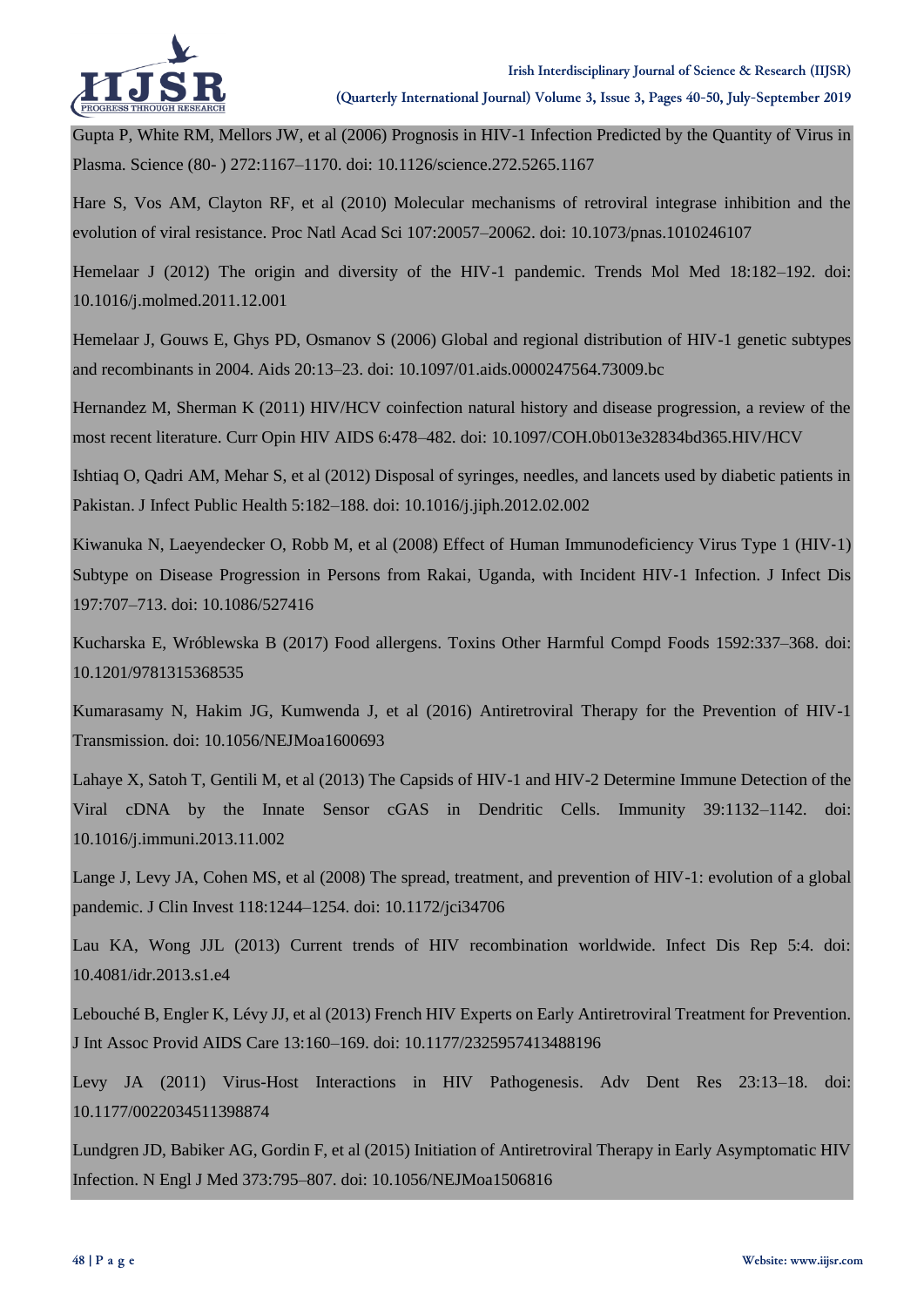

MacNeil A, Sarr AD, Sankale J-L, et al (2007) Direct Evidence of Lower Viral Replication Rates In Vivo in Human Immunodeficiency Virus Type 2 (HIV-2) Infection than in HIV-1 Infection. J Virol 81:5325–5330. doi: 10.1128/jvi.02625-06

Maimaiti N, Shamsuddin K, & Nurungul Tohti AA, Maimaiti R (2014) Knowledge, Attitude and Practice regarding HIV/AIDS among University students in Xinjiang. Glob J Health Sci 2:. doi: 10.5539/gjhs.v2n2p51

Malou N, Raoult D (2011) Immuno-PCR: A promising ultrasensitive diagnostic method to detect antigens and antibodies. Trends Microbiol 19:295–302. doi: 10.1016/j.tim.2011.03.004

Martin M, Press M, Ph D, et al (2011) new england journal. New Engl J Med Vol 365:1273–1283

Mehellou Y, De Clercq E (2010) Twenty-six years of anti-HIV drug discovery: Where do we stand and where do we go? J. Med. Chem. 53:521–538

Moir S, Chun T-W, Fauci AS (2011) Pathogenic Mechanisms of HIV Disease. Annu Rev Pathol Mech Dis 6:223– 248. doi: 10.1146/annurev-pathol-011110-130254

Moulignier A, Lascoux C, Bourgarit A (2006) HIV Type 2 Demyelinating Encephalomyelitis. Clin Infect Dis 42:e89–e91. doi: 10.1086/503909

Odhiambo W (2003) HIV/AIDS and debt crises: threat to human survival in sub-Saharan Africa. Med Confl Surviv 19:142–147. doi: 10.1080/13623690308409681

Prendergast AJ, Goga AE, Waitt C, et al (2019) Transmission of CMV, HTLV-1, and HIV through breastmilk. Lancet Child Adolesc Heal 3:264–273. doi: 10.1016/S2352-4642(19)30024-0

Salmi M, Jalkanen S (2005) Cell-surface enzymes in control of leukocyte trafficking. Nat Rev Immunol 5:760– 771. doi: 10.1038/nri1705

Sankar MJ, Sinha B, Chowdhury R, et al (2015) Optimal breastfeeding practices and infant and child mortality: A systematic review and meta-analysis. Acta Paediatr Int J Paediatr 104:3–13. doi: 10.1111/apa.13147

Sharp PM, Hahn BH (2011) Origins of HIV and the AIDS pandemic. Cold Spring Harb Perspect Med 1:1–22. doi: 10.1101/cshperspect.a006841

Stutterheim SE, Sicking L, Brands R, et al (2014) Patient and Provider Perspectives on HIV and HIV-Related Stigma in Dutch Health Care Settings 1. 28:23–27. doi: 10.1089/apc.2014.0226

Usmani SM, Bibollet-Ruche F, Peeters M, et al (2013) Human Tetherin Exerts Strong Selection Pressure on the HIV-1 Group N Vpu Protein. PLoS Pathog 8:e1003093. doi: 10.1371/journal.ppat.1003093

Vallari A, Holzmayer V, Harris B, et al (2010) Confirmation of Putative HIV-1 Group P in Cameroon. J Virol 85:1403–1407. doi: 10.1128/jvi.02005-10

van der Loeff MFS, Larke N, Kaye S, et al (2010) Undetectable plasma viral load predicts normal survival in HIV-2-infected people in a West African village. Retrovirology 7:2–11. doi: 10.1186/1742-4690-7-46